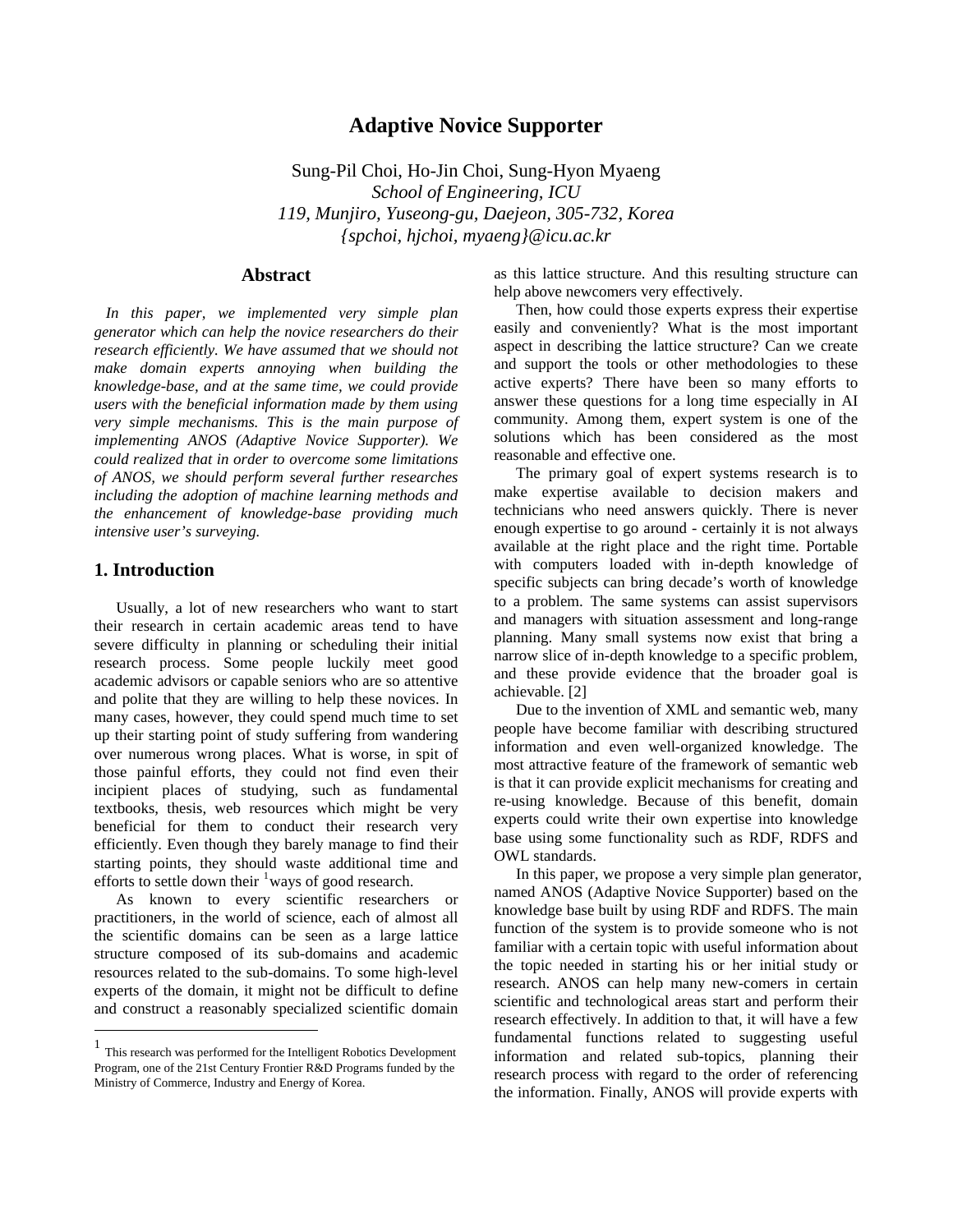efficient mechanisms to describe their expertise so that many new-comers will benefit by using it.

The remainder of this paper is organized as follows. In the next section, the problem descriptions and assumptions of this paper will be introduced briefly. Section 3 introduces ANOS in more detailed manner. The implementation issues and problems are discussed in section 4. In section 5, we present some limitations of the current version of ANOS and propose some enhancing mechanisms to overcome them. The last section concludes with the results of implementation of ANOS and the educational effects of this system.

### **2. Problem Descriptions and Assumptions**

#### **2.1 Difficulties of Launching Research**

It is likely that many people engaged in scientific research areas tend to suffer great difficulty when they start studying or conducting new research areas which have never experienced yet before. To get out of this dark ignorance, they have to be at pains to locate some excellent initial points for their study. While doing that, they repeatedly feel heavy and anxious about whether their decisions to start doing a research in the field were good or bad, and eventually they have to give up their trials in spite of their good backgrounds and capabilities.

Due to the invention of World Wide Web (WWW), it firstly seemed that this difficulty can be settled down easily. However, owing to the tremendous scale of information on the web, people now have another difficulty of finding their best-fitted web resources. Although lots of people are now trying to enhance the information accessing mechanisms on the web, users' discontent is still so high. In order to give novice researchers more chance to feel comfortable and to make them more passionate when they start new trials, it is certainly necessary that seniors or experts who have experienced the difficulty too should be involved anyway.

#### **2.2 Users of ANOS**

In the previous sub-section, we mentioned newcomers or novices of some research domains who are willing to strive to spend their time and effort in studying. For the purpose of providing initial version of ANOS, we assume that the users of ANOS have some features or ability to evaluate their own level of knowledge. Table 1 shows the assumption about the users of ANOS.

There are two different kinds of user assumptions in ANOS. One is that a user can determine his or her level of knowledge of certain research topics and also can evaluation the estimation by specifying one of the three values, "low," "middle," and "high."

**Table 1.** Users of ANOS (User Assumptions)

| Category of        | <b>Details of Assumptions</b>                        |  |  |
|--------------------|------------------------------------------------------|--|--|
| <b>Assumptions</b> |                                                      |  |  |
| User's Current     | The users of ANOS are well aware of their scientific |  |  |
| Level              | and academic level of each research topics.          |  |  |
| User's Ultimate    | The users of ANOS want to get one of the three kinds |  |  |
| Goal               | of knowledge and resources from ANOS                 |  |  |
|                    | $\checkmark$ Skin-Deep Knowledge                     |  |  |
|                    | $\checkmark$ Basic Knowledge                         |  |  |
|                    | ✔ Advanced Knowledge                                 |  |  |

Another assumption is about their goals or expectations which they pursue using ANOS. It is assumed that every user of ANOS keeps their ultimate goals in mind, and the ultimate goal could become one of the three categories. First one is that a user wants to get skin-deep knowledge or superficial one to use for other purposes or to just glimpse the domain. The second goal is that a user wants to start to find their initial resources in earnest. The final and most high-level goal is that a user wants to be more an advanced researcher. As in the users' level assumptions, the underpinning assumption about those goal assumptions is that users are well aware of their final goal, and they can evaluate their goals in terms of three different values.

#### **2.3 Target Domain**

We chose to build our knowledge-base about "Semantic Web" research area. The reason why we chose the topic is, of course, its popularity and increasing interests. Almost every computer scientist and even those who are not experts of computer knows well about Semantic Web. If they approach this topic as one scientific research topic in some serious manner and if someone who has not even heard from it before try to study, however, they could hardly find good initial points of research. (As you know, of course, very famous site exists, [www.w3.org](http://www.w3.org/) )

Another reason why we have chosen the topic is that we can find much more resources on the web easily compared to other research topics, which seems natural because "Semantic Web" is a research topic about web itself!

Fig. 1 shows the sub-topics of "Semantic Web" used in the ANOS knowledge-base. Although "Semantic Web" has actually much more sub-topics, we assume that there are only eight sub-topics (technologies) in "Semantic Web" to narrow our scope of research. This figure also shows that the order exists in the sub-topics. When you study a certain topic, you usually first define the composed sub-topics to be studied or you should find the resources containing these composed sub-topics and its details. It is similar to the case when you read a book. A book is composed of several chapters each of which contains rather independent content. In many cases, the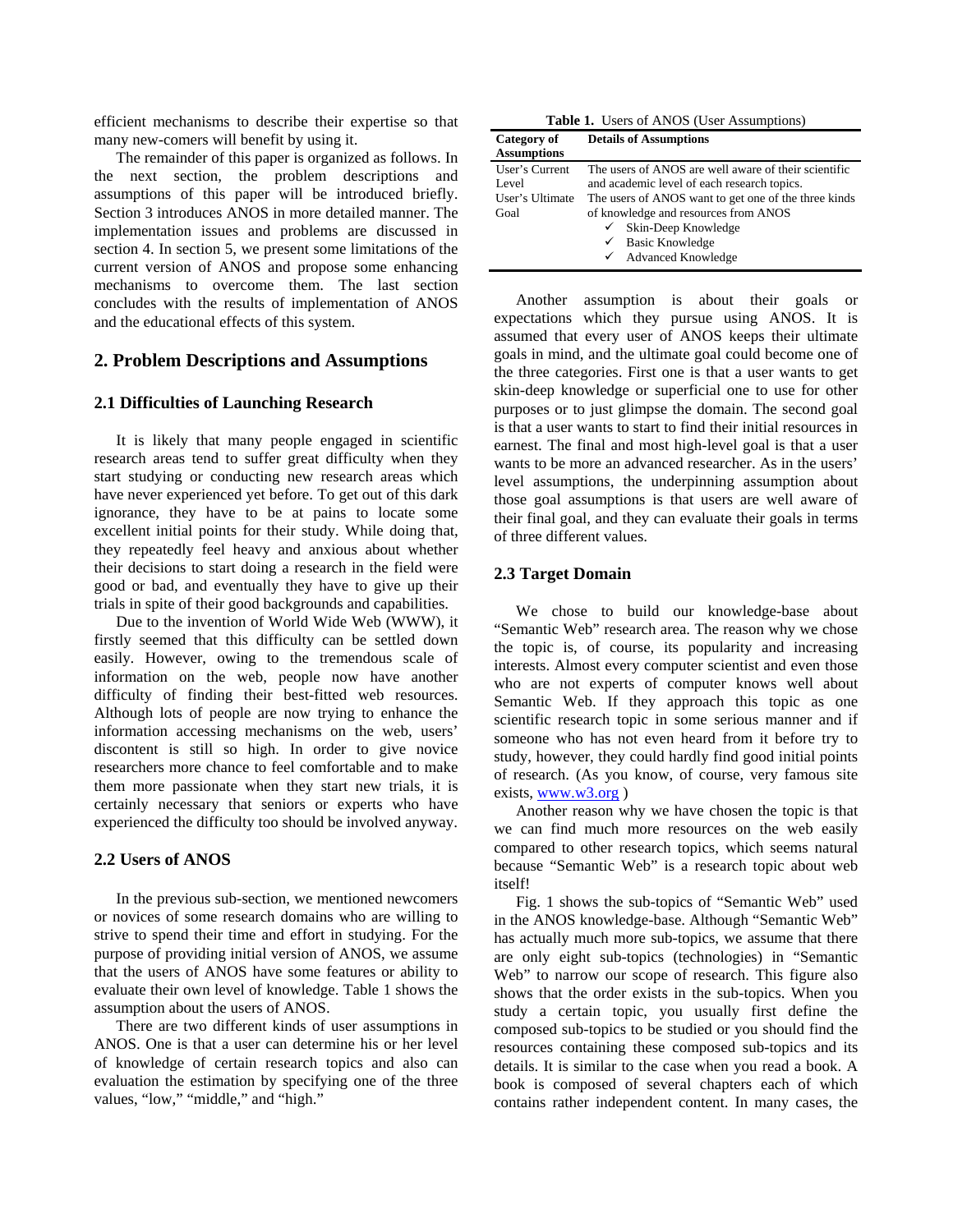author of a book lets you know about the order of reading the entire chapters. Also each chapter contains the information about prerequisite chapters or knowledge needed to master the current chapter. Furthermore, the author says that you could skip certain chapters if you are enough familiar with the contents of the chapter. The reason why the author of a book can let you know about the information is that he or she is already in the level of experts of some scientific areas.

|              | $\Box$ There are 8 sub-areas (Technologies) in the area of |
|--------------|------------------------------------------------------------|
| Semantic Web |                                                            |

| $\blacksquare$ URI                | <b>START</b> |
|-----------------------------------|--------------|
| $\blacksquare$ Unicode            |              |
| $\blacksquare$ XML                |              |
| ■ XML Schema                      |              |
| RDF                               |              |
| • RDF Schema                      |              |
| $\blacksquare$ OWL                |              |
| • Semantic Web based Applications | <b>FND</b>   |



Now let's assume that building a knowledge-base about "Semantic Web" is the same as writing a book named "Introduction to Semantic Web." Initially, our experts will have to write the table of contents about "Semantic Web" technologies. There might be so many ways to organize this contents list. One would give some conceptual level of contents list such as "1. What is Web?", "2. What is Semantic?", "3. What is Semantic Web?" and so forth. In this paper, we decided to stick to the specialized sub-areas or technologies when we organized the contents list of our knowledge-base.

Table 2 shows two different tables of contents of the books related to "Semantic Web." As we mentioned before, according to the viewpoint of the authors of the books, the different lists can be generated. In this respect, we can define two kinds of approaches of organizing a table of contents of certain books. One is the *logical flowbased approach*, and the other is the *sub-topics-based approach*. By the logical flow-based approach, it means that when the experts of one domain organize the table of contents, they invent their own orders of explanations which could best accomplish their goals of writing, such as giving easy and pedagogical information, providing detailed contents of certain domains, and proposing their new ideas etc. The second approach is that the authors simply list the sub-areas or sub-topics and sort these subareas using their own knowledge about dependencies between each sub-topic. For example, an author might think that if someone who wants to know about XML Schema, he should be well aware of XML first. Therefore, he places XML Schema after XML part.

|                                                     | <b>Table 2.</b> Three Kinds of "Table of Contents" |  |  |
|-----------------------------------------------------|----------------------------------------------------|--|--|
| of the three different "Semantic Web" related books |                                                    |  |  |

| or the time university                                                                                                                                                                                                                                                                                | solinamic web Tenated books                                                                                                                                                                                                                                                                                                                                                                    |  |
|-------------------------------------------------------------------------------------------------------------------------------------------------------------------------------------------------------------------------------------------------------------------------------------------------------|------------------------------------------------------------------------------------------------------------------------------------------------------------------------------------------------------------------------------------------------------------------------------------------------------------------------------------------------------------------------------------------------|--|
| A Semantic Web Primer [4]                                                                                                                                                                                                                                                                             | The Semantic Web: A Guide to the<br>Future of XML, Web Services, and<br>Knowledge Management [5]                                                                                                                                                                                                                                                                                               |  |
| 1. The Semantic Web Vision<br>Structured Web Documents<br>$2^{\circ}$<br>in XML<br>3.<br>Describing Web Resources<br>in RDF<br>4. Web Ontology Language:<br><b>OWL</b><br>Logic and Inference: Rules<br>5.<br>Applications<br>6.<br><b>Ontology Engineering</b><br>7.<br>Conclusion and Outlook<br>8. | 1. What Is the Semantic Web?<br>2. The Business Case for the Semantic<br>Web<br>3. Understanding XML and Its Impact<br>on the Enterprise<br>4. Understanding Web Services<br>5. Understanding the<br>Resource<br><b>Description Framework</b><br>6. Understanding the Rest of the<br>Alphabet Soup<br>7. Understanding Taxonomies<br>8. Understanding Ontologies<br>9. Crafting Your Company's |  |
|                                                                                                                                                                                                                                                                                                       | Roadmap to the Semantic Web                                                                                                                                                                                                                                                                                                                                                                    |  |
| Semantic Web Technologies:                                                                                                                                                                                                                                                                            |                                                                                                                                                                                                                                                                                                                                                                                                |  |
|                                                                                                                                                                                                                                                                                                       | Trends and Research in Ontology-based Systems [6]                                                                                                                                                                                                                                                                                                                                              |  |
| Introduction<br>1.                                                                                                                                                                                                                                                                                    |                                                                                                                                                                                                                                                                                                                                                                                                |  |
| Knowledge Discovery for Ontology Construction<br>2.                                                                                                                                                                                                                                                   |                                                                                                                                                                                                                                                                                                                                                                                                |  |

- 3. Semantic Annotation and Human Language Technology
- 4. Ontology Evolution
- 5. Reasoning With Inconsistent Ontologies: Framework, Prototype, and Experiment
- 6. Ontology Mediation, Merging, and Aligning
- 7. Ontologyies for Knowledge Management
- 8. Semantic Information Access
- 9. Ontology Engineering Methodologies
- 10. Semantic Web Services Approaches and Perspectives
- 11. Applying Semantic Technology to a Digital Library
- 12. Semantic Web: A Legal Case Study
- 13. A Semantic Service-Oriented Architecture for the Telecommunications Industry
- 14. Conclusion and Outlook

In Table 2, two upper contents can be classified as ones created by using the sub-topics based approach, and on the other hand the lower table of contents seems to be made by applying the logical flow-based approach. Note that all the three tables of contents are quite different in spite of talking about the same topic, "Semantic Web." Also, we can detect that there is a common characteristics between the three, in which all the three tables of contents contain the chapter discussing the application of the main topic. Therefore, we accommodate this feature so that our knowledge-base can hold more advanced resources concerning the applied parts of "Semantic Web" as well as the fundamental facts of each sub-topic.

The fundamental reason why we made our table of contents as Fig. 1 is that this approach is more practical and explicit for users to access the resources of our knowledge-base. Users could detect the overall knowledge structure of "Semantic Web," and they also can realize what is familiar and well aware and what is not easily. As a matter of course, according to experts' characteristics, this contents list could be changed. Because of encapsulation between the knowledge-base and application codes of ANOS, we can handle the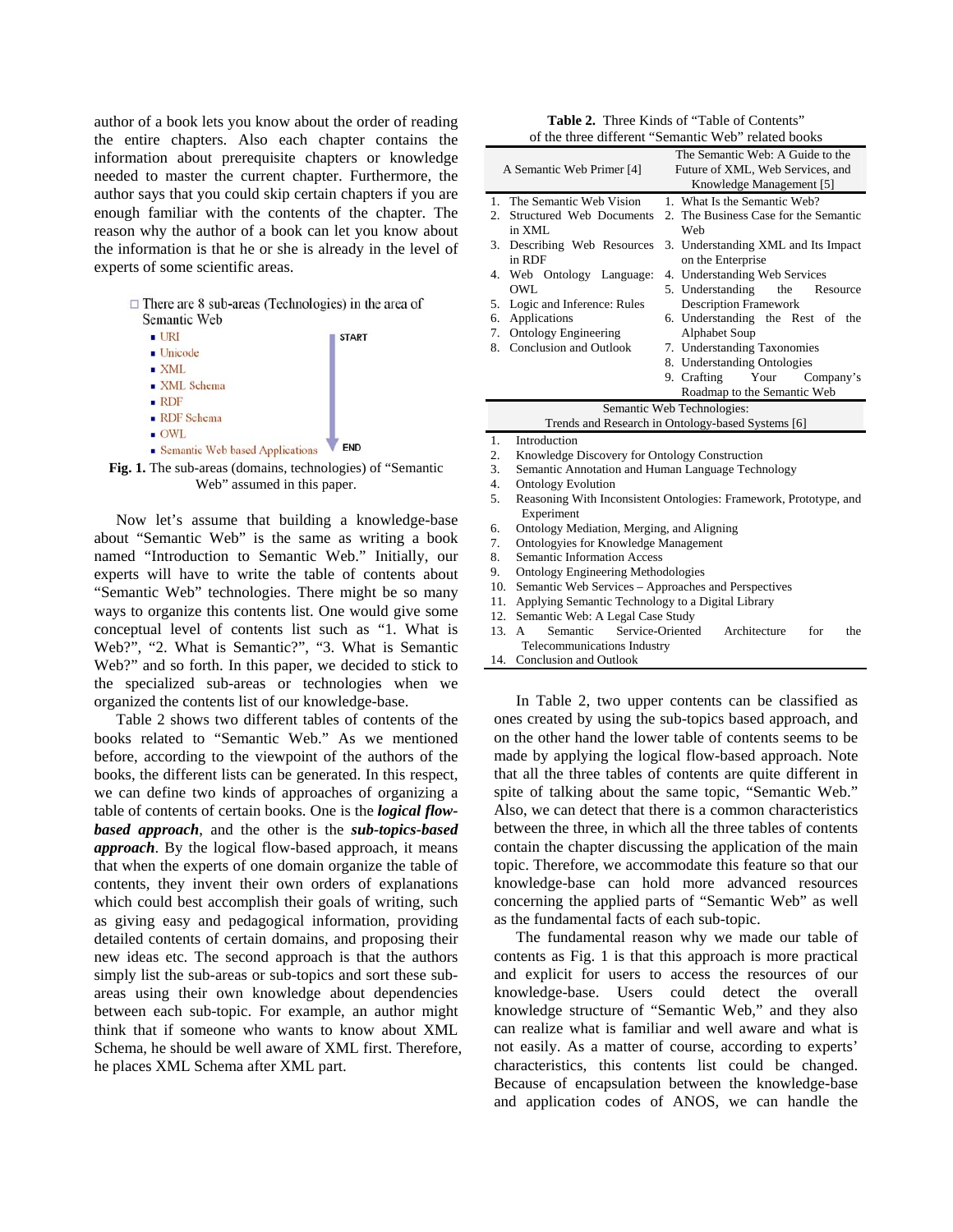change effectively only by altering the knowledge-base parts of the entire system. Additional reason is that if the structure and semantics of the sub-topics are too complicated, experts cannot build corresponding fact elements of knowledge-base easily. It will be quite serious when the size of the knowledge-base becomes reasonably large.

### **3. ANOS (Adaptive Novice Supporter)**

### **3.1 Functions**

There are three functions of ANOS. First function is to suggesting beneficial information (resources) related to "Semantic Web" area chosen carefully by experts. These include technical papers, notable textbooks, web pages, and other famous senior researchers or faculties. The second function is to provide users with sub-topics (contents list) of "Semantic Web" as we mentioned previous section.

Finally, ANOS gives an ordering sequence of those sub-topics which users should follow using the preordered table of contents in the ANOS knowledge-base. The application part of ANOS is so simple and flexible that we could replace the underpinning knowledge-base without any difficulty. Also, even while ANOS is at work, we can easily update or revise our knowledge-base.

**Table 3.** Functions of ANOS

| <b>Functions List</b>                                                                               | <b>Examples</b>                                                                                                                                   |
|-----------------------------------------------------------------------------------------------------|---------------------------------------------------------------------------------------------------------------------------------------------------|
| <b>Suggesting Useful Information</b><br>related to one special academic<br>domain                   | $\checkmark$ Technical Papers<br>$\checkmark$ Fundamental Textbooks<br>$\checkmark$ Useful Web sites<br>$\checkmark$ Experts in certain sub-areas |
| Suggesting sub-topics related to the<br>domain                                                      | Sub-topics of Semantic Web<br>$\rightarrow$ OWL, RDF, RDFS, URI,<br>Unicode, XML, XML Schema                                                      |
| Planning the sub-topics in terms of<br>the current user's academic level or<br>degree and his goal. | Ordering Sequence of Sub-topics<br>highly recommended to users                                                                                    |

### **3.2 Overall Architecture**

Fig. 2 depicts the overall structure of ANOS. If users want to get some information adapted to their own situation, they should input some background information about themselves such as their academic or knowledge levels of each sub-domain, and their goals as presented in section 3.2. We will discuss about the user profile information (user context) in detail in section 4.4. Given the user's profile information and knowledge-base, ANOS generates user's own plan information, which is the role of the naïve planner. All the access operations needed to generate planning information are performed only through using RDQL. Owing to the absence of reasoning functions in Redland RDF Framework, we

implemented the naïve planner by means of just using RDF query. Although initially RDQL seems to have very limited facilities in order to implement the planner, we could detect that it was just sufficient to realize our system.



**Fig. 2.** The Architecture of ANOS

Because of the complete separation of the application codes and the knowledge-base of ANOS, we could easily update or extend our knowledge-base without any difficulty as mentioned before.

### **3.3 Construction of Ontology and RDF Instance**

The ontology of ANOS is very simple and concise enough for any experts to express their own expertise as RDF documents. Many people think that ontology should be very expressive and complicate so that it can be used by reasoning engines to infer some knowledge. However, if we were too enthusiastic in building maximally expressive ontology without considering and analyzing the target applications using it, we could suffer from two problems. The first problem is that the ontology is too difficult for experts to use it. As I mentioned before, in many cases, experts do not know well how to express their expertise using ontology. The second one is about the reasoning engines. At this time, we could not take advantage of the full features of FOL (First Order Logic) and DL (Description Logic) when it comes to the conventional reasoning engines published freely. In this context, no matter how expressive the resulting ontology may be and no matter how effectively the ontology may have exploited the features above, the reasoning engines could handle just the fraction of it. It causes the inefficient consequences, which our efforts of building the ontology could become almost useless.

The problems mentioned above lead us to make very simple ontology for ANOS' knowledge-base. The aim of our ontology is just to define vocabularies and its properties to describe the beneficial information about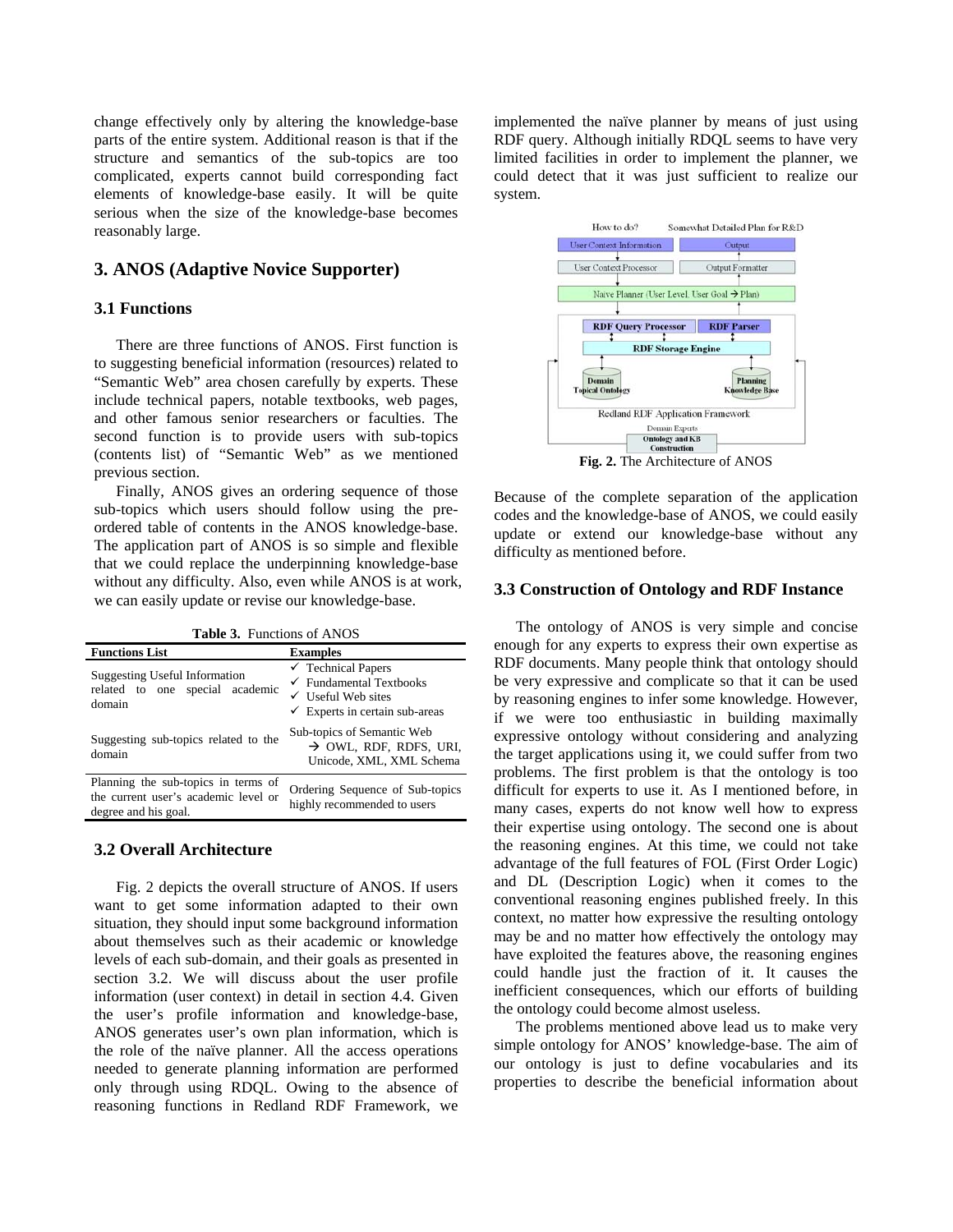certain domains. Table 4 shows the brief information about our ontology.

| <b>Table 4. ANOS' Ontology</b> |                    |                             |  |
|--------------------------------|--------------------|-----------------------------|--|
| <b>Super Classes</b>           | <b>Sub Classes</b> | Slots (Properties)          |  |
| Person                         | Researcher         | person_HomePage,            |  |
|                                |                    | person_Name,                |  |
|                                |                    | tech Area                   |  |
| Publication                    | <b>Book</b>        | pub Title,<br>pub Author,   |  |
|                                |                    | pub_Tech,                   |  |
|                                |                    | pub_Year, difficulty_Level  |  |
|                                | Paper              | pub_Title, pub_Author,      |  |
|                                |                    | pub_Tech,                   |  |
|                                |                    | pub_Year, difficulty_Level, |  |
|                                |                    | download Link               |  |
|                                | WebDocument        | pub_Title,<br>pub Author,   |  |
|                                |                    | pub Tech,                   |  |
|                                |                    | pub_Year, difficulty_Level, |  |
|                                |                    | web URL                     |  |
| Technology                     |                    | tech Name, tech Order       |  |

There are three main top-level classes in our ontology, "Person," "Publication," and "Technology." "Person" class has one sub-class named "Researcher." "Publication" class has three sub-classes, "Book," "Paper," and "WebDocument." "Technology" is a toplevel class representing the sub-areas or sub-technologies of certain domains. Each class has its own properties (slots) describing the characteristics of the resources declared as the class type. Among them, "difficulty\_Level" slot is the indication that shows the level or difficulty of a resource determined by an expert. Rather than using very complicated expressing mechanisms, we just let an expert to make a decision about the difficulty of one resource. This method seems to be very awkward and naïve, but if we can assume that experts could detect the difficulty level of one resource easily, it is probably the most straightforward and effective method.

| <anos: <="" rdf:about="&amp;anos: SemanticWeb_Instance_0" th="" webdocument=""></anos:>                                     |
|-----------------------------------------------------------------------------------------------------------------------------|
| anos:difficulty_Level="middle" anos:pub_Title="Resource Description Framework (RDF)"                                        |
| anos:pub Year="2006" anos:web URL=http://www.w3.org/RDF/rdfs/label="SemanticWeb Instance 0">                                |
| <anos:pub_author rdf="" resource="&amp;anos:SemanticWeb_Instance_1"></anos:pub_author>                                      |
| <anos:pub_author.rdf.resource="&anos:semanticweb_instance_2"></anos:pub_author.rdf.resource="&anos:semanticweb_instance_2"> |
| <anos:pub rdf:resource="&amp;anos;SemanticWeb Instance 24" tech=""></anos:pub>                                              |
| <anos:pub_author rdf:resource="&amp;anos;SemanticWeb_Instance_3"></anos:pub_author>                                         |
| anos: WebDocument>                                                                                                          |
| <anos:researcher <="" rdf:about="&amp;anos;SemanticWeb_Instance_1" td=""></anos:researcher>                                 |
| anos:person HomePage=http://www.w3.org/People/Ivan/                                                                         |
| anos:person Name="Ivan Herman"                                                                                              |
| rdfs:label="SemanticWeb_Instance_1">                                                                                        |
| <anos:tech area="" rdf:resource="&amp;anos:SemanticWeb Instance 24"></anos:tech>                                            |
|                                                                                                                             |
| <anos:researcher <="" rdf:about="&amp;anos;SemanticWeb Instance 10008" td=""></anos:researcher>                             |
| anos:person HomePage=http://www.dajobe.org/                                                                                 |
| anos:person_Name="Dave Beckett"                                                                                             |
| rdfs:label="SemanticWeb_Instance_10008">                                                                                    |
| <anos:tech area="" rdf:resource="&amp;anos:SemanticWeb Instance 24"></anos:tech>                                            |
|                                                                                                                             |

Fig. 3. One Part of ANOS' RDF document

Fig.3 shows a fraction of our RDF document. In this figure, there is one web document and two researchers who are the authors of this document. Using the native

user interface of Protégé, experts do not have to write this RDF document by themselves.

| <b>Table 5.</b> Result of Constructing RDF Instances |                    |                     |  |
|------------------------------------------------------|--------------------|---------------------|--|
| <b>Super Classes</b>                                 | <b>Sub Classes</b> | Number of Instances |  |
| Person                                               | Researcher         | 34                  |  |
| Publication                                          | Book               | 10                  |  |
|                                                      | Paper              | 10                  |  |
|                                                      | WebDocument        | 39                  |  |
| Technology                                           |                    | 8                   |  |
| Total                                                |                    | 101                 |  |

The table above shows the brief information about the number of instances in our RDF document. There are totally 101 instances in the RDF document, and we are still appending more instances to build some sizable knowledge-base about "Semantic Web." The subtechnologies (sub-areas) of "Semantic Web" discussed in section 3.3 are also expressed as resources in the RDF. These play the categorical role in describing the other resources.

#### **3.4 User Profile Information**

We have already mentioned that three strong assumptions exist in inventing and implementing ANOS. In these assumptions, there were two assumptions related to the target users of ANOS. The first one is that a user is well aware of his or her own level of knowledge of each sub-topic and furthermore he or she could evaluate the level by specifying one of the three values, "low," "middle," "high." The second assumption is that users usually have their own ultimate goals in mind with ANOS. Also, these goals could be categorized as three different levels of the academic achievements (skin-deep knowledge, basic knowledge, and advanced knowledge).

With these strong assumptions, we organized the user profile information as shown in Fig.5.

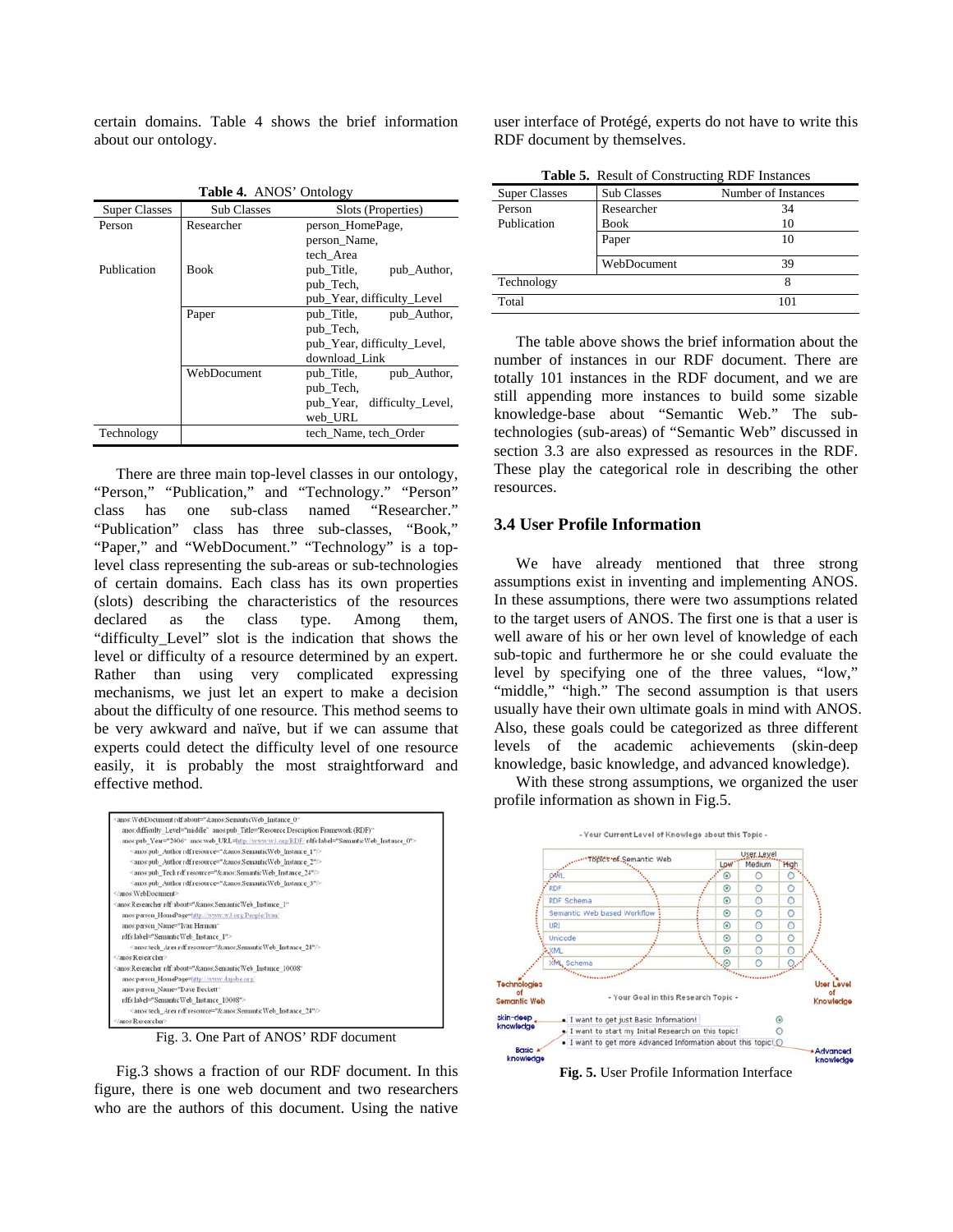The upper portion of the figure shows the input boxes in which users can select one of the three different kinds of academic level or knowledge level in each sub-topic. All the sub-topics of "Semantic Web" are automatically extracted from the RDF knowledge-base of ANOS. So if the RDF document is changed, the list of sub-topics is also altered. Users should choose one of the three values, "low," "middle," "high," with regard to their own level of each sub-topic.

The lower part of this figure depicts the selection menu of users' academic goals. Users should select one of the three goals which they want to achieve in ANOS. "Skin-deep Knowledge" means the elementary and minimum information needed to understand the topic. "Basic Knowledge" means the fundamental and conceptual information which is necessary to conduct the initial research on the topic. "Advanced Knowledge" denotes rather high-level and applied information needed when someone who has more or less deep knowledge about the topic wants to step further in the research.

#### **4. Implementation**

#### **4.1 RedLand RDF Application Frameworks**

Redland is a general-purpose Resource Description Framework (RDF) library providing APIs to the RDF model and it's concepts. It is also a flexible and efficient implementation of RDF that complements this power and provides high-level interfaces allowing instances of the model to be stored, queried and manipulated in C, Perl, Python, Tcl and other languages. [7]

Before implementing ANOS, we considered three candidate frameworks that can be used in managing our knowledge-base. The first one is "Jena" which is a very famous Java-based RDF/OWL frameworks being used by numerous developers. It provides a powerful reasoning mechanism based on SWRL rules. The second one is "3store" which is a persistent RDF knowledge-base toolkit developed by Steve Harris, AKT Consortium. This package is also known as having rule-based reasoning methods.

However, the above two frameworks have its own disadvantage when we considered them as our backbone system. First, Jena is a Java based application, which has been reported that the performance of it can be degenerated as the size of a knowledge-base becomes larger and larger. Because of the vulnerable point, many applications using "Jena" are also employing other supporting frameworks such as DBMS and file systems. Additionally, "3store" seems to be imperfect when it comes to the usage convenience. It is very difficult to install and operate it without any support of the distributors.

With these reasons, we decided to use RedLand which supports very flexible APIs for managing and querying RDF database. It is a combined C library providing a high-level RDF interface allowing the RDF graph to be parsed from XML, stored, queried and manipulated. RedLand contains three independent sub-packages related to RDF parsing, querying, and storing. Raptor is one subpackage which provides the functions related to RDF parsing. Rasqal supports two different RDF query standards, RDQL and SPARQL. In spite of its compact and efficient structure, one flaw of RedLand is that it does not support the reasoning facilities explicitly. As mentioned before, however, this disadvantage caused little problems because we built a very simple ontology structure and our reasoning mechanism is also simple so that experts could easily generate the knowledge-base.

#### **4.2 Suggestion Algorithm and Service Scenario**

Fig.6 shows the suggestion procedure of ANOS using its knowledge-base and user profile information.



**Fig. 6.** Suggestion Procedure, the sequence is top-left, top-right, bottom-left, bottom-right.

Each resource in our knowledge-base is depicted by three different shapes of figures with respect to the type of each resource such as papers, web documents, and books. Category means the sub-areas or sub-technologies of one certain topic. Therefore, every resource of our knowledge-base belongs to a category. Experts have specified the difficulty level of each resource, which is expressed by the color of each figure. In the Fig.6, there are five categories representing sub-areas, and each category contains exactly the same number of resources for simplicity. Now, let's suppose that a user's current level and his goal are inputted as shown in the tables of each figure. This table shows that the goal of this user is "middle," which means that he wants to get some basic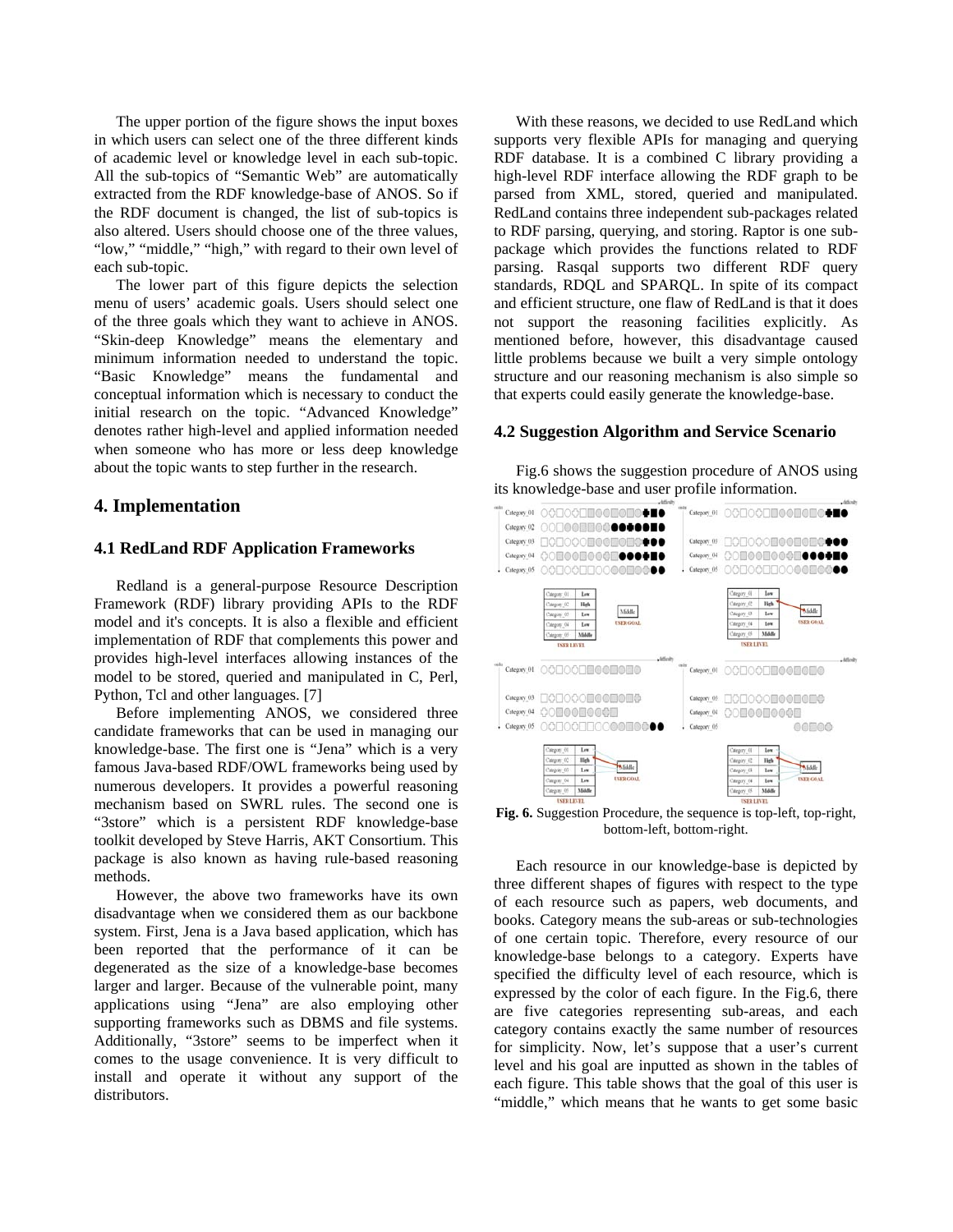information needed to conduct initial research on the current topic. Given this user profile information, ANOS will filter both categories and resources. As shown in the top-right figure, because the user level of category\_02 is "High," and the goal of this user is "Middle," this user does not have to stick to all the resources in that category. So ANOS discards this category entirely. Given the remaining resources, ANOS now will perform filtering process on them. In category\_01, it is also not necessary for the user to see the most difficult resources depicted as black figures because although the user level of this category is "Low," the goal of this user is just "Middle." Finally, in the category 05, the user's level of this category is "Middle," and the user's goal is also "Middle." In this case, the user does not have to be given the easy resources as well as the difficult ones.

Fig.7 depicts the pseudo code of the above algorithm. As you may have captured previously, it has a very simple logical structure.

| Sub-Technologies ← Several sub-technologies related to one Research Area:                        |
|--------------------------------------------------------------------------------------------------|
| User Level Set $\leftarrow$ Store each user level of all the sub-technologies (Low/Middle/High); |
| User Goal $\leftarrow$ (Low/Middle/High);                                                        |
| Suggested Research Sequence;<br>// Resulting Sequence of Sub-Technologies                        |
| Suggested Resources:<br>// Suggested Resources of each sub-technology                            |
| $i \leftarrow 0$ :                                                                               |
| For each Sub-Technologies[i]) {                                                                  |
| if (User Level Set[Sub-Technologies[i]] user level > User Goal)                                  |
| Discard Sub-Technologies[i];                                                                     |
| else {                                                                                           |
| Append Sub-Technologies[i] into Research Sequence;                                               |
| $i \leftarrow 0$ ;                                                                               |
| For each Resources[j] in Sub-Technologies[i] {                                                   |
| if (Resources[j] difficult Level $\leq$ user goal                                                |
| AND Resources[j].difficult Level >= User Level Set[Sub-Technologies[i]].user level) {            |
| Append Resource[j] into Suggested Resources;                                                     |
|                                                                                                  |
| i++:                                                                                             |
|                                                                                                  |
|                                                                                                  |
| $i++$ :                                                                                          |
|                                                                                                  |

**Fig. 7.** The Suggestion Algorithm Pseudo Code

Based on this algorithm, ANOS provides a suggesting service which is composed of three scenario elements, domain selection, user input, and ANOS output. Table 6 shows the details of the service scenario of ANOS.

| <b>Table 6.</b> Service Scenario of ANOS |
|------------------------------------------|
|------------------------------------------|

| Service    | Detailed Scenario |                                                                                                                                       |
|------------|-------------------|---------------------------------------------------------------------------------------------------------------------------------------|
| Components |                   |                                                                                                                                       |
| Domain     | $\mathbf{1}$ .    | A user chooses one of the scientific topics                                                                                           |
| Selection  |                   | provided by ANOS.                                                                                                                     |
|            | 2.                | ANOS analyzes a RDF document and extracts                                                                                             |
|            |                   | sub-topics (sub-technologies) of this topic.                                                                                          |
| User Input | 1.                | A user should input his or her profile that<br>contains the information about his or her<br>degree of academic specialty of each sub- |
|            |                   | topic.                                                                                                                                |
|            | 2.                | A user should input his or her ultimate goal                                                                                          |
|            | 3.                | level in the ANOS system.                                                                                                             |
|            |                   | A user should select one of the sub-topics<br>provided by ANOS to narrow his or her<br>ultimate goal of research                      |

Generation of 1. Adaptive Information

1. ANOS will present scheduling information (a sequence of research process composed of various kinds of resources such as technical paper, web documents and books.)



**Fig. 8.** The Service of ANOS, Domain Selection, User Input, and Generation of Output

In Fig.8, the captured images of running ANOS are given. This system implemented as a web service by adopting simplified user interface. Given the users' profile information, ANOS generates a research order which should be followed by the users and the detailed resource information which is well-organized list of constituting resources. In the suggestion result image of Fig.8, you can see that the colors of resources vary from each other. The red-colored resources are the ones which the current user might want to study or read. The light grey-colored resources are what the current user can skip.

If you click one of the resources in the list, you can see the detailed meta-information about the selected resource. According to the type of the resource, different items will be given to the user; for web resources, additional web URL information will be shown, for papers, we can detect the download link information in which you can download.

#### **5. Some Limitations and Further Research**

As you might have already captured, there are many limitations of ANOS when we consider this system as an expert system. Out of these limitations, the most serious one is the function of generating research orders. ANOS should be given a pre-defined research order composed of sub-topics (sub-technologies, areas) made by experts. Then, it filters inappropriate sub-topics comparing with user profile information. This process is not exactly what an automatic plan generator based on AI planning algorithms does. It just discards certain sub-topics whose user level values are higher than the goal level values.